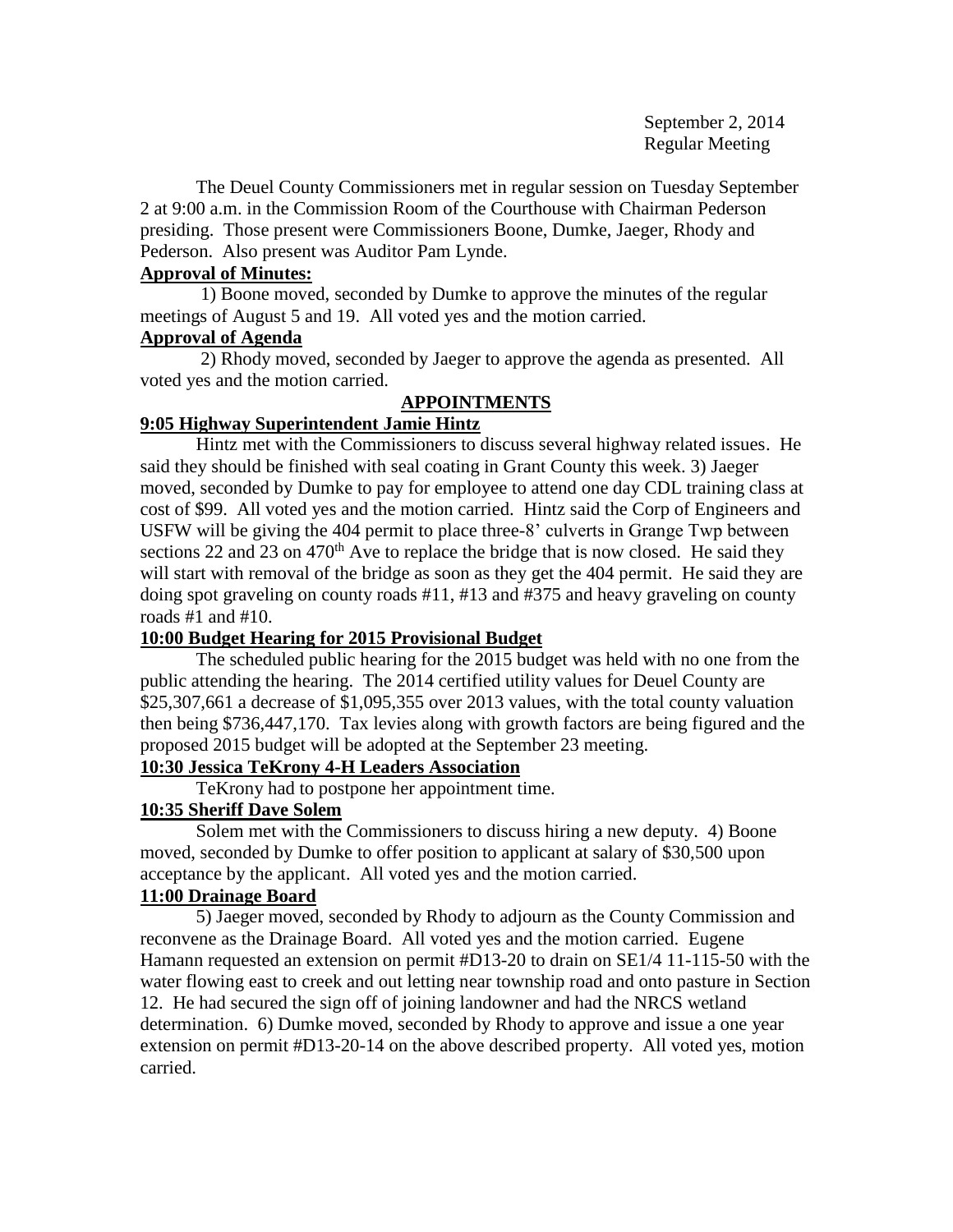### **11:15 Drainage Board**

Lyndon Limberg requested a permit to drain on the NE1/4 of 30-117-47 with the water on west run flowing north to Kruse property and on the east run the water will flow east to E Schmidt land. Limberg had secured the sign off of joining landowners and had the NRCS wetland determination. There is culvert in both areas where water will outlet to that area. 7) Jaeger moved, seconded by Boone to approve and issue permit #D14-12 on the above described property to Lyndon Limberg. All voted yes with, motion carried. 8) Rhody moved, seconded by Dumke to adjourn as the Drainage Board and reconvene as the County Commission. All voted yes and the motion carried.

### **11:10 State's Attorney John Knight**

 Knight requested that the Commission move into Executive Session. 9) Dumke moved, seconded by Boone to move into Executive Session to discuss legal matter. All voted yes and the motion carried. Chairman declared the Board out of Executive Session at 11:30. 10) Dumke moved, seconded by Boone to designate John Knight to be the attorney for involuntary alcohol and drug commitments. All voted yes and the motion carried.

### **NEW BUSINESS**

### **Approve Cash Balance Sheet**

11) Rhody moved, seconded by Boone to approve the cash balance sheet for the month of August. All voted yes and the motion carried.

# **DEUEL COUNTY AUDITOR'S ACCOUNT WITH TREASURER**

| <b>END OF MONTH CASH BALANCE</b>         |                | <b>August-14</b> |
|------------------------------------------|----------------|------------------|
| <b>CASH TOTAL</b>                        | \$             | 1,005.00         |
| <b>CHECKS TOTAL</b>                      | \$             | 19,021.31        |
| <b>CASH ITEM</b>                         | \$             | 0.00             |
| <b>CASH CHANGE SHERIFF</b>               | \$             | 50.00            |
| TOTAL CASH ASSETS ON HAND                | \$             | 20,076.31        |
| <b>CHECKING ACCOUNT BALANCE</b>          |                | \$379,265.42     |
| MM DNB NATIONAL BANK                     | $\mathbb{S}^-$ | 4,051.53         |
| PREMIUM MM FIRST BANK & TRUST OF TORONTO |                | \$2,983,332.37   |
| <b>CREDIT CARDS</b>                      | \$             |                  |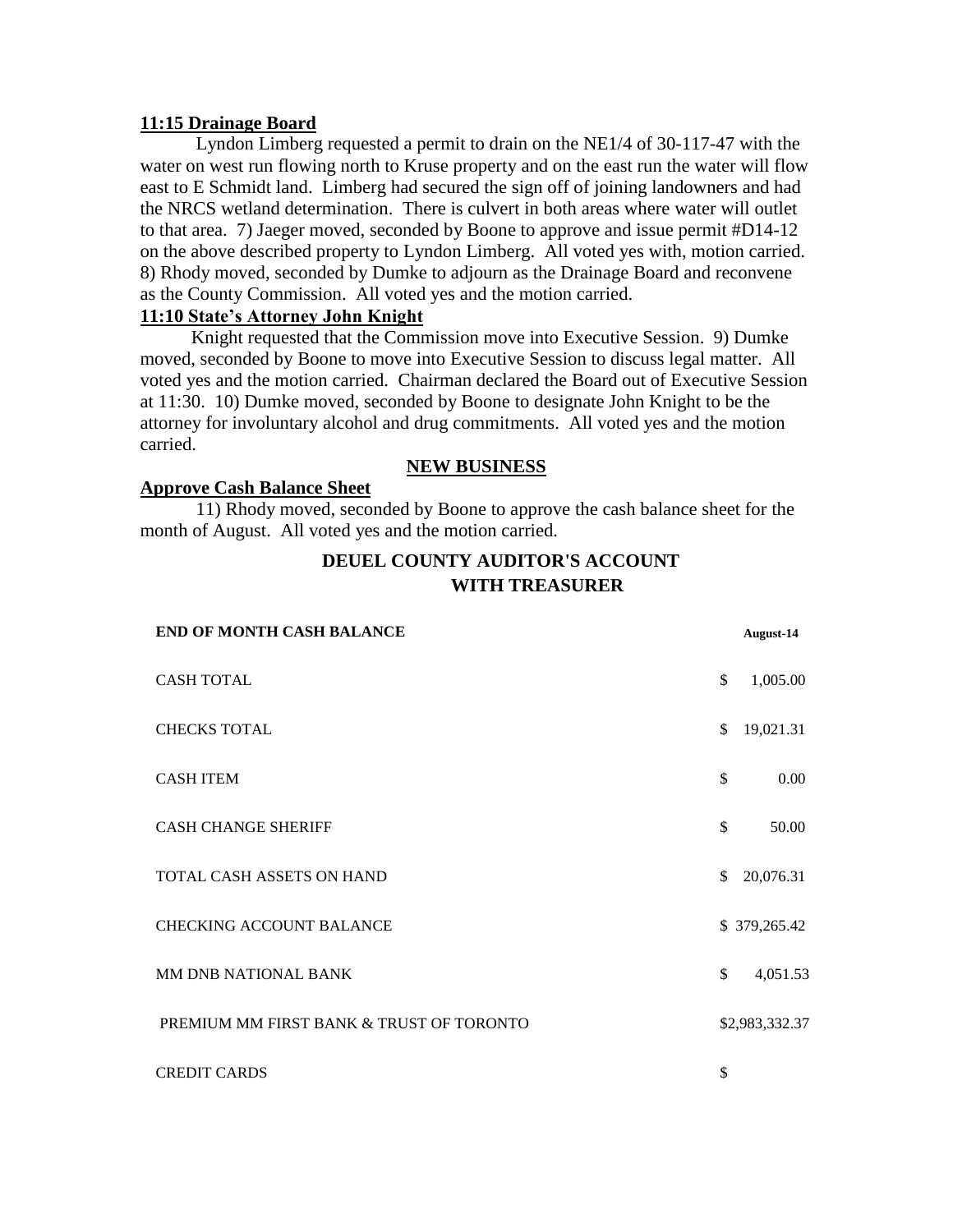| CD'S                  | \$250,000                            | <b>DNB</b><br><b>FIRST BANK &amp; TRUST</b>    |            |             | \$<br>250,000.00                   |
|-----------------------|--------------------------------------|------------------------------------------------|------------|-------------|------------------------------------|
| <b>REVOLVING LOAN</b> |                                      |                                                |            |             | \$<br>72,252.36                    |
|                       | <b>GRAND TOTAL CASH ASSETS</b>       | <b>GL CASH BALANCE BY FUNDS:</b>               |            |             | \$3,708,977.99                     |
|                       | <b>GENERAL</b>                       |                                                |            |             | \$1,235,742.57                     |
|                       | <b>SP REVENUE FUNDS</b><br>townships | <b>TRUST &amp; AGENCY FUNDS</b><br>\$46,442.89 | Cities     | \$17,279.00 | \$<br>\$2,231,458.70<br>241,776.72 |
|                       | schools                              | \$28,943.82                                    | rural fire | \$395.11    |                                    |

### **TOTAL GENERAL LEDGER CASH**

**\$3,708,977.99**

### **Quote to Wax Floors in Courthouse, Copier DOE Office, Surplus Several Items,**

 12) Jaeger moved, seconded by Dumke approve the quote of Hillyard in the amount of \$2044.16 to wax and polish the floors in the Courthouse. All voted yes and the motion carried.

 13) Jaeger moved, seconded by Rhody to purchase copier for DOE office at approximate cost of \$7000 from Office Peeps. All voted yes and motion carried.

 14) Dumke moved, seconded by Boone to declare the following items as surplus no value, destroy. All voted yes and the motion carried. Computer tower HPCompaq SN V240LB4ZA692; Compaq 7500 Computer & Monitor SN 221CP64UH571; Computer Tower SN 0032023917; Gray Labtec Speakers LCS-1070.

### **APPROVAL OF WARRANTS**

 15) Jaeger moved, seconded by Rhody to approve all warrants as presented and those paid early to avoid service charge. All voted yes and the motion carried. A To Z World Languages 100.00 Prof Svc, A-Ox Welding 33.90 Repairs, SD Achieve 120.00 Client Support, Diane Anderson 72.74 Judge/Travel, Sheila Becking 56.09 Judge/Travel, Bjerke Sanitation 228.00 Utilities, Carrie Boyd 60.90 Judge/Travel, Boyer Trucks 210.31 Repairs, Brookings Deuel Rural Water 63.60 Utilities, Big State Industrial Supply 279.60 Supplies, Riley Buck 168.50 Judge/Travel, Butler Machinery Co 12427.22 Repairs/Supplies, Cartney Bearing & Supply 4.35 Repairs, Clear Lake Building Center 14995.40 Ramp, Clear Lake Courier 735.78 Publications, Carla Coplan 60.90 Judge, Cowboy Country Stores 74.64 Fuel, Credit Collections Bureau 67.82 Fees, D-A Lubricant 2466.20 Supplies, Dakota Portable Toilets 225.00 Rental Horse Arena, Deuel County Cenex 7462.62 Repairs/Supplies, Deuel County Motor Supply 376.87 Repairs/Supplies, Dust-Tex 133.46 Mat Rental, Karen Fieber 35.00 Judge, F.J. McLaughlin Company 9818.30 Cold Mix, Gates Htg & Air-conditioning 759.62 Repairs, Bridgestone Americas 662.00 Tires, Geotek Eng & Testing Svc Inc 863.15 Prof Svc, Kara Gollnick 57.20 Judge/Travel, Gopher Sign Co 146.36 Supplies, H-D Electric 246.60 Utilities, H-D Electric 353.16 Repairs, Blaine Hyde 67.20 Judge/Travel, ICAP 1292.83 Comm Svc Worker, Integrated Weed Control 1200.00 Supplies, ITC 188.62 Phone/Internet, Jebro Inc 16631.93